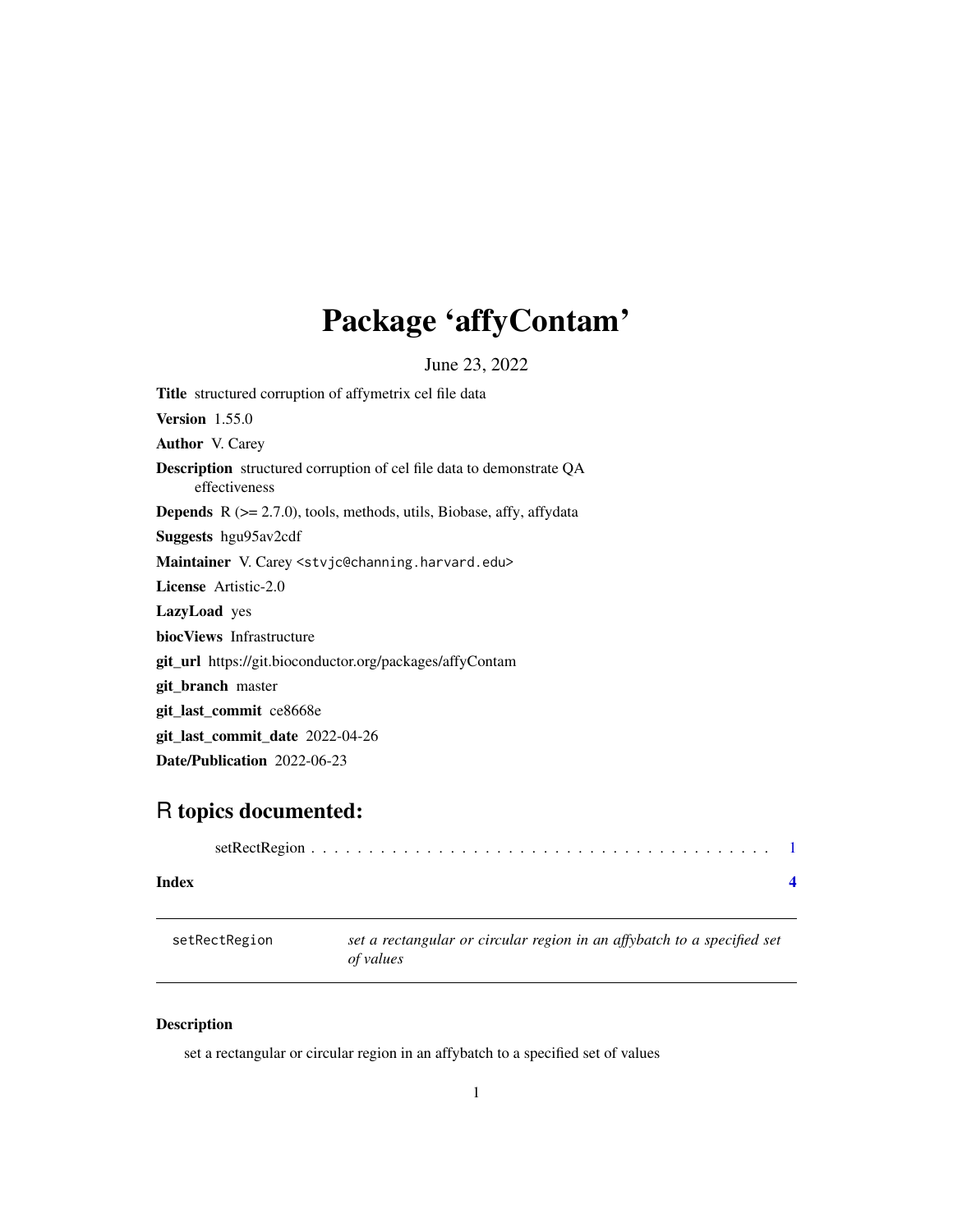#### Usage

```
setRectRegion(x, chip=1, xinds=251:350, yinds=251:350, vals=10, valgen=NULL)
setCircRegion(x, chip=1, center=c(350,350), rad=100, vals=10, valgen=NULL)
getRectRegion(x, chip=1, xinds=251:350, yinds=251:350)
getCircRegion(x, chip=1, center=c(350,350), rad=100)
```
#### Arguments

| $\mathsf{x}$ | AffyBatch instance                                                                                                 |
|--------------|--------------------------------------------------------------------------------------------------------------------|
| chip         | sample index                                                                                                       |
| xinds        | x coordinates to be contaminated                                                                                   |
| yinds        | y coordinates to be contaminated                                                                                   |
| vals         | values to be assigned to rectangle elements                                                                        |
| center       | geometric center of circle to be altered                                                                           |
| rad          | radius of circle to be altered, in xy units of the chip addressing system used by<br>xy2indices in the cdf package |
| valgen       | function of parameter n that generates n values to be inserted in the altered region                               |
|              |                                                                                                                    |

#### Value

set\* functions return AffyBatch instance with intensities modified as requested

get\* functions return numeric vectors of intensities as requested.

#### Author(s)

Vince Carey <stvjc@channing.harvard.edu>

#### Examples

```
library(affydata)
data(Dilution)
opar = par(no.readonly=TRUE)
par(mfrow=c(2,2))
hist(Dilution, main="original")
image(Dilution[,1], main="original")
#
# we will contaminate in two ways: thin line at fixed low intensity, and
# circular blob at moderate random intensity
#
ab = setRectRegion(Dilution, 1, xinds=25:30, yinds=1:620,
 vals=10)
ab = setCircRegion(ab, 1, valgen=function(n){
  rnorm(n, 350,50)})
hist(ab, main="chip 1 contaminated by normal")
image(ab[,1], main="chip 1 contaminated")
ex = getCircRegion(Dilution, 1)
length(ex)
ab = setCircRegion(Dilution, 1, vals=pmin(2*ex,65535))
```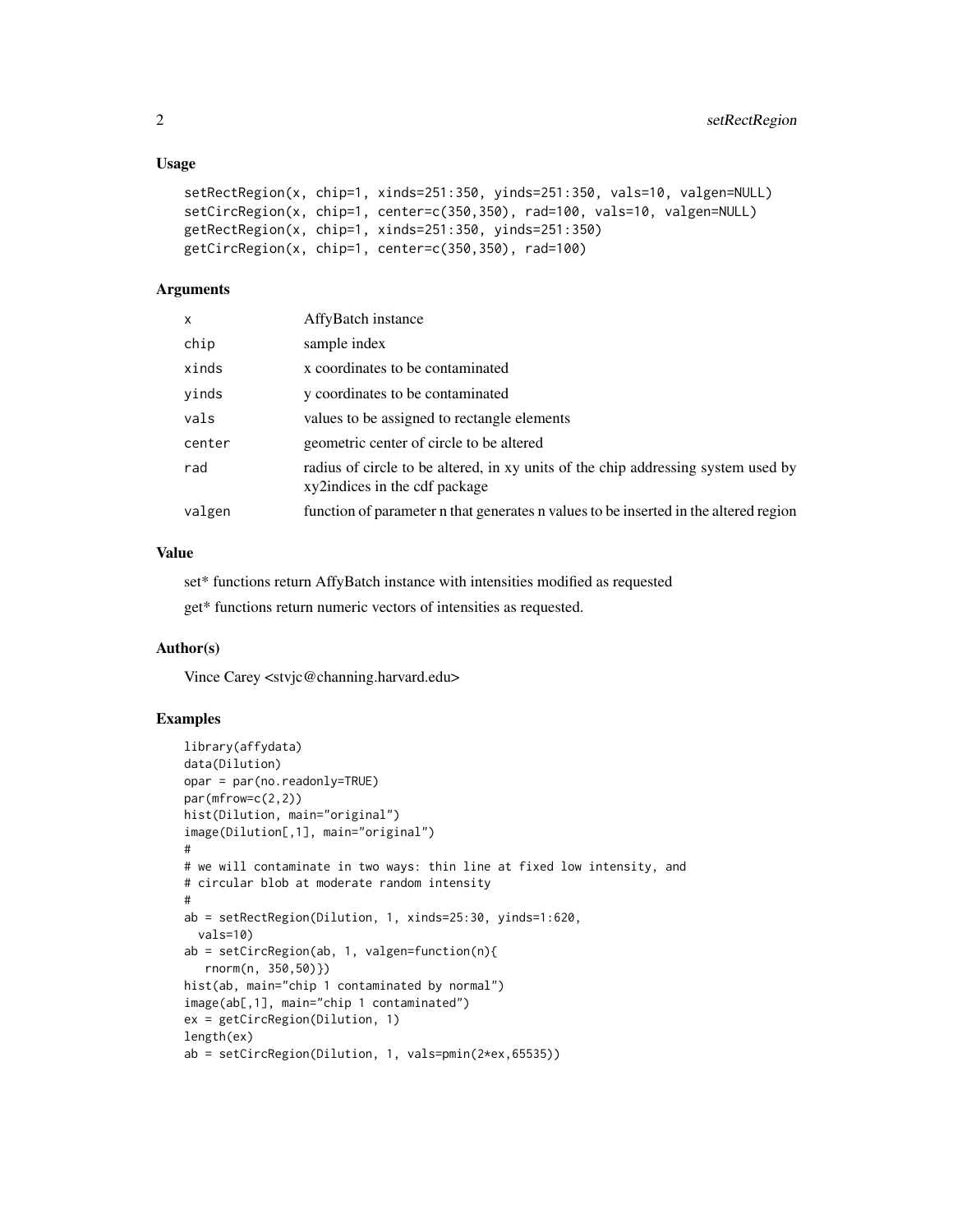setRectRegion

image(ab[,1], main="chip 1 contaminated by doubling") par(opar)